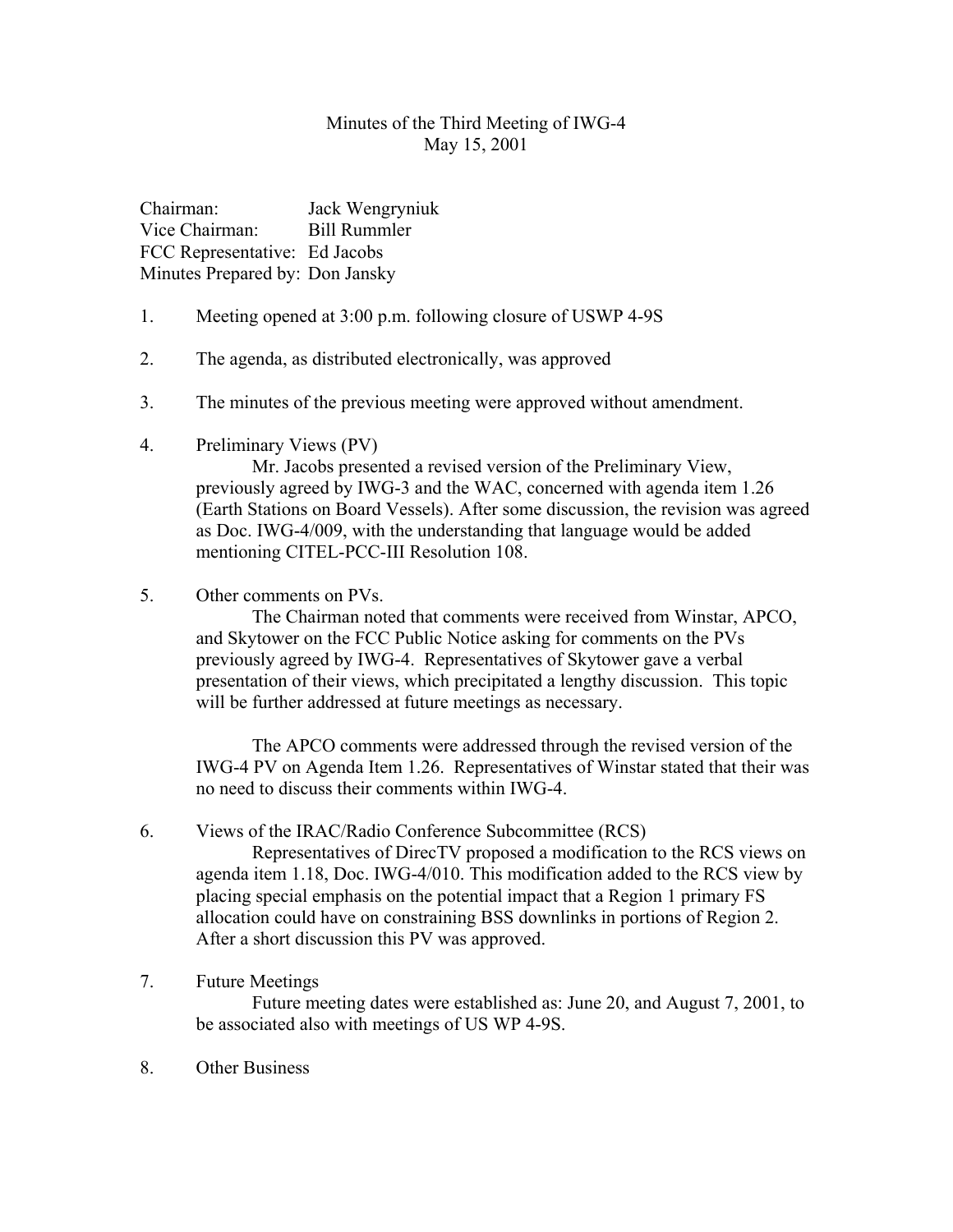It was announced by Tom Hayden, chair of IWG-3, that there would be a meeting at 1:00 p.m., May 16, 2001, between representatives of FCC/Industry, and NTIA to resolve differences on the PV for agenda item 1.25

The meetings adjourned at 4:00 p.m.

IWG4 Mins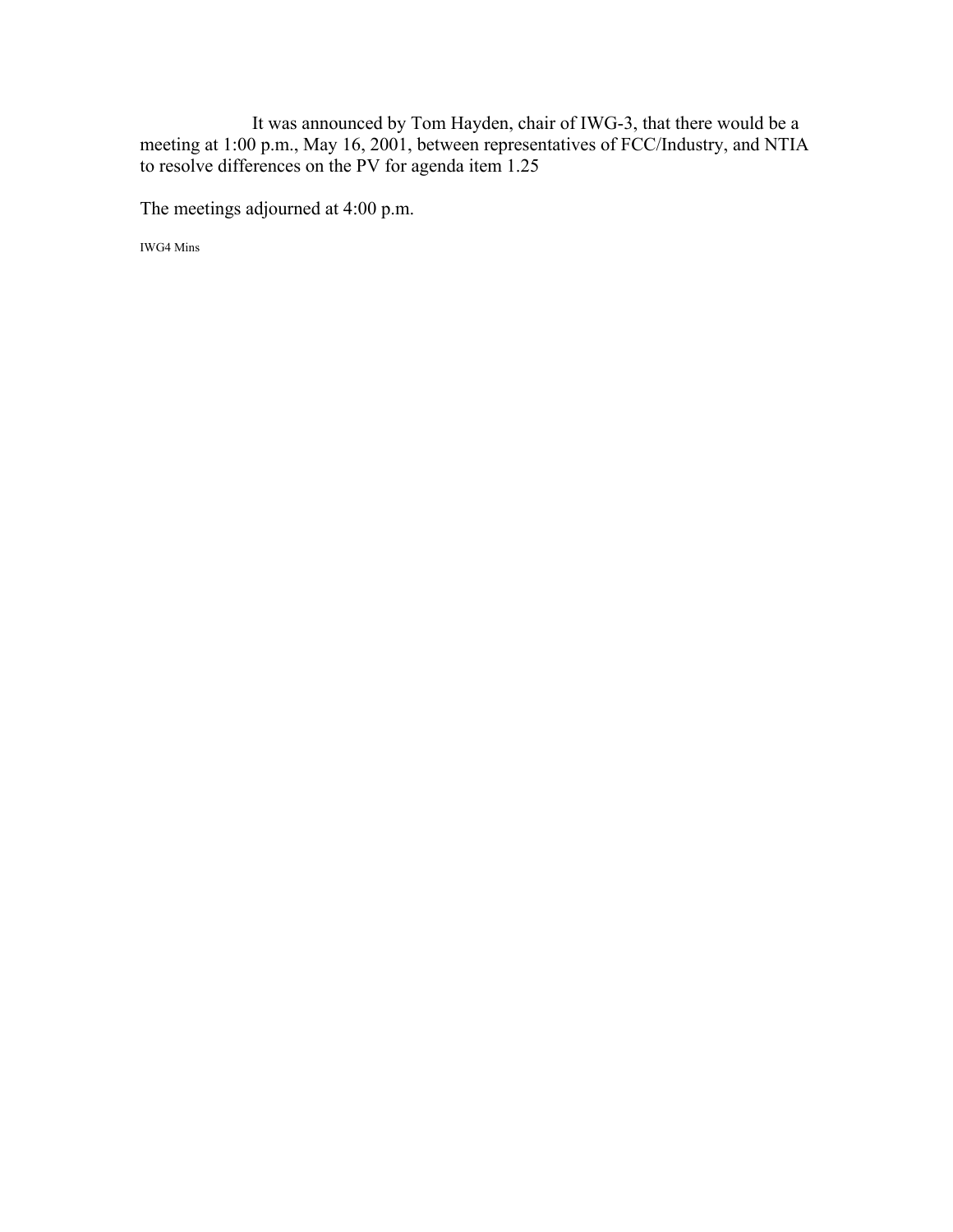## **Proposed Agenda for 3rd Meeting of WAC-03 IWG-4 May 15, 2001**

- 1. Opening Remarks and Introductions
- 2. Approval of Draft Minutes from Last Meeting (See FCC website for minutes)
- 3. Discussion of IWG-4 Preliminary View Classified as "Premature/Inconsistent" in FCC PN (i.e. Doc WAC/033)
- 4. Discussion of any IWG-4 Preliminary Views for Which Comment was Received in FCC PN
- 5. Discussion of Latest RCS PVs (i.e. RCS PV on AI 1.18, See FCC website for text)
- 6. Future Meetings
- 7. AOB
- 8. Close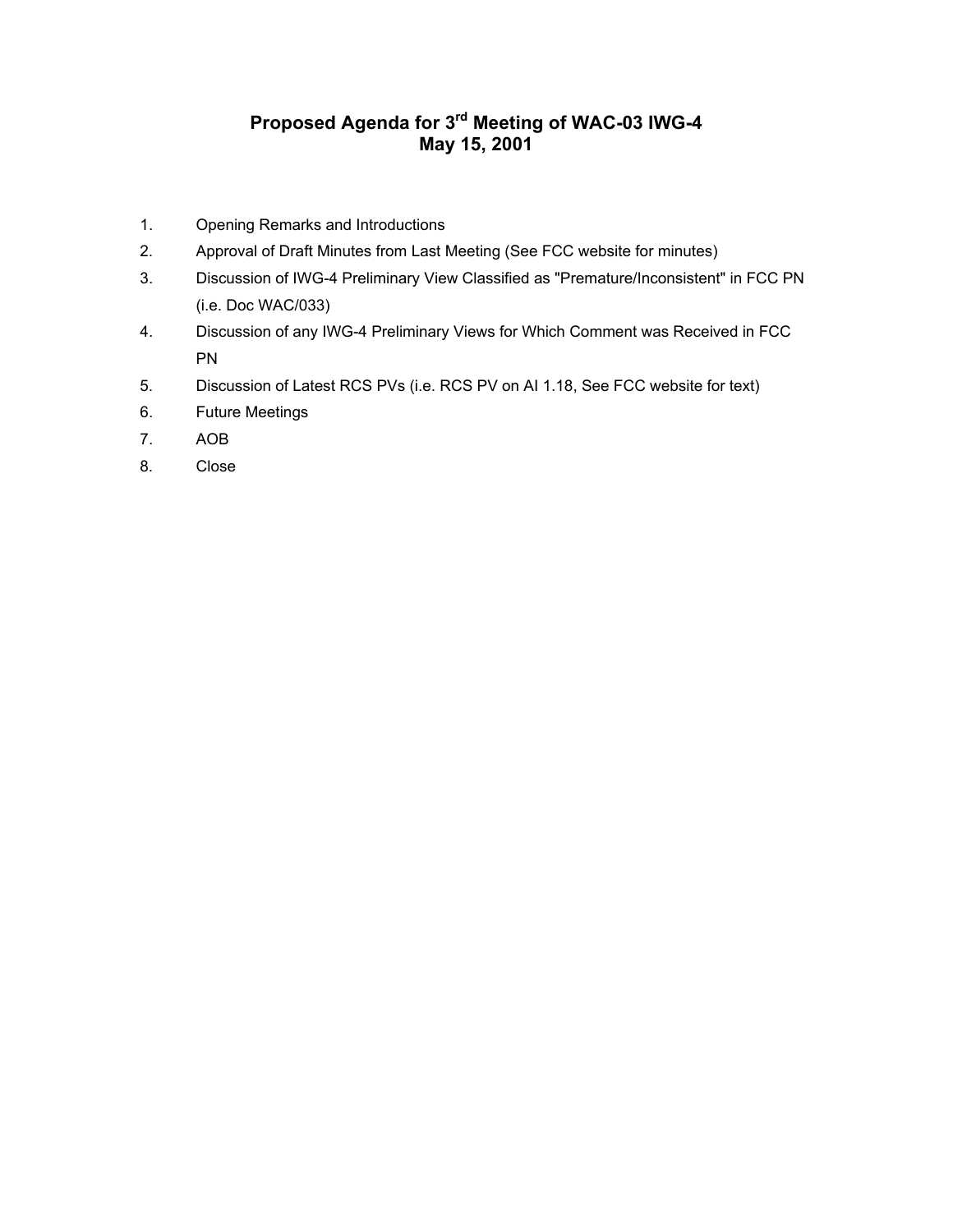# *WAC IWG 4 – Meeting Participants for May 15, 2001*

| <b>NAME</b>    |              | <b>Email</b>               | <b>TELEPHONE</b> | <b>FAX</b>                          | <b>AFFILIATION</b>           |
|----------------|--------------|----------------------------|------------------|-------------------------------------|------------------------------|
| Anderson       | Paul         | pranderson@directv.com     | (310) 535-5028   | $(310)$ 535-5323                    | <b>DirecTV</b>               |
| <b>Baruch</b>  | <b>Steve</b> | sbaruch@lsl-law.com        | (202) 416-6782   | (202) 429-4626                      | Leventhal, Senter/TRW        |
| <b>Berman</b>  | Ted          | tberman@panamsat.com       | (202) 261-3905   | (202) 261-3920                      | PanAmSat                     |
| <b>Bostrom</b> | Greg         | gbostrom@spawar.navy.mil   | (619) 553-4422   |                                     | <b>SPAWAR Systems Center</b> |
| <b>Byrd</b>    | James        | jbyrd@hns.com              | (301) 428-5946   | $(301)$ 428-7012                    | <b>Hughes</b>                |
| <b>Class</b>   | Edgar        | eclass@shb.com             | (202) 783-8400   | (202) 783-4211 Shook, Hardy & Bacon |                              |
| LLP            |              |                            |                  |                                     |                              |
| Coles          | Ron          | ron coles@dmcwave.com      | (703) 815-6991   | (703) 815-5690                      | <b>DMC Stratex Networks</b>  |
| Cox            | Earl         | cox@aerovironment.com      | (805) 581-2187   | (805) 581-4512                      | Skytower Inc.                |
| de Dios        | Gonzalo      | gdedios@winstar.com        | (202) 367-7610   | (202) 659-1931                      | Winstar                      |
| Doiron         | Steven       | steven.doiron@intelsat.com | (202) 944-6946   |                                     | Intelsat                     |
| Epstein        | Jonathan     | jepstein@hklaw.com         | (202) 828-1870   | (202) 955-5564                      | Holland & Knight LLP         |
| Garcia         | Julie        | jgarcia@fcc.gov            | (202) 418-0763   | (202) 418-0765                      | FCC/IB                       |
| Haines         | Robin        | rhaines@ntia.doc.gov       | (202) 482-4096   | (202) 501-8189                      | <b>NTIA</b>                  |
| Hanson         | Robert       | robert hanson@verestar.com | (202) 444-0515   | $(303)$ 449-1272                    | Verestar                     |
| Hayden         | Tom          | tom@teledesic.com          | (425) 602-6564   | (425) 602-6565                      | <b>Teledesic</b>             |
| Ho             | Hau          | hau.ho@trw.com             |                  |                                     | <b>TRW</b>                   |
| Hofer          | Chris        | chofer@panamsat.com        | (202) 261-3913   | (202) 261-3920                      | PanAmSat                     |
| Jacobs         | Ed           | ejacobs@fcc.gov            | (202) 418-0624   | (202) 418-0398                      | FCC/IB                       |
| Jansky         | Donald       | jansky-barmat@intr.net     | (202) 467-6400   | (202) 296-6892                      | <b>JBTI</b>                  |
| Keller         | Tom          | tikeller@verner.com        | (202) 371-6060   | (202) 371-6279                      | Verner Lipfert               |
| Latker         | Alex         | alatker@panamsat.com       | (202) 261-3910   | (202) 261-3920                      | PanAmSat Corp.               |
| <b>Netro</b>   | Ron          | rnetro@fcc.gov             | (202) 418-0608   | (202) 418-7247                      | <b>FCC/WTB</b>               |